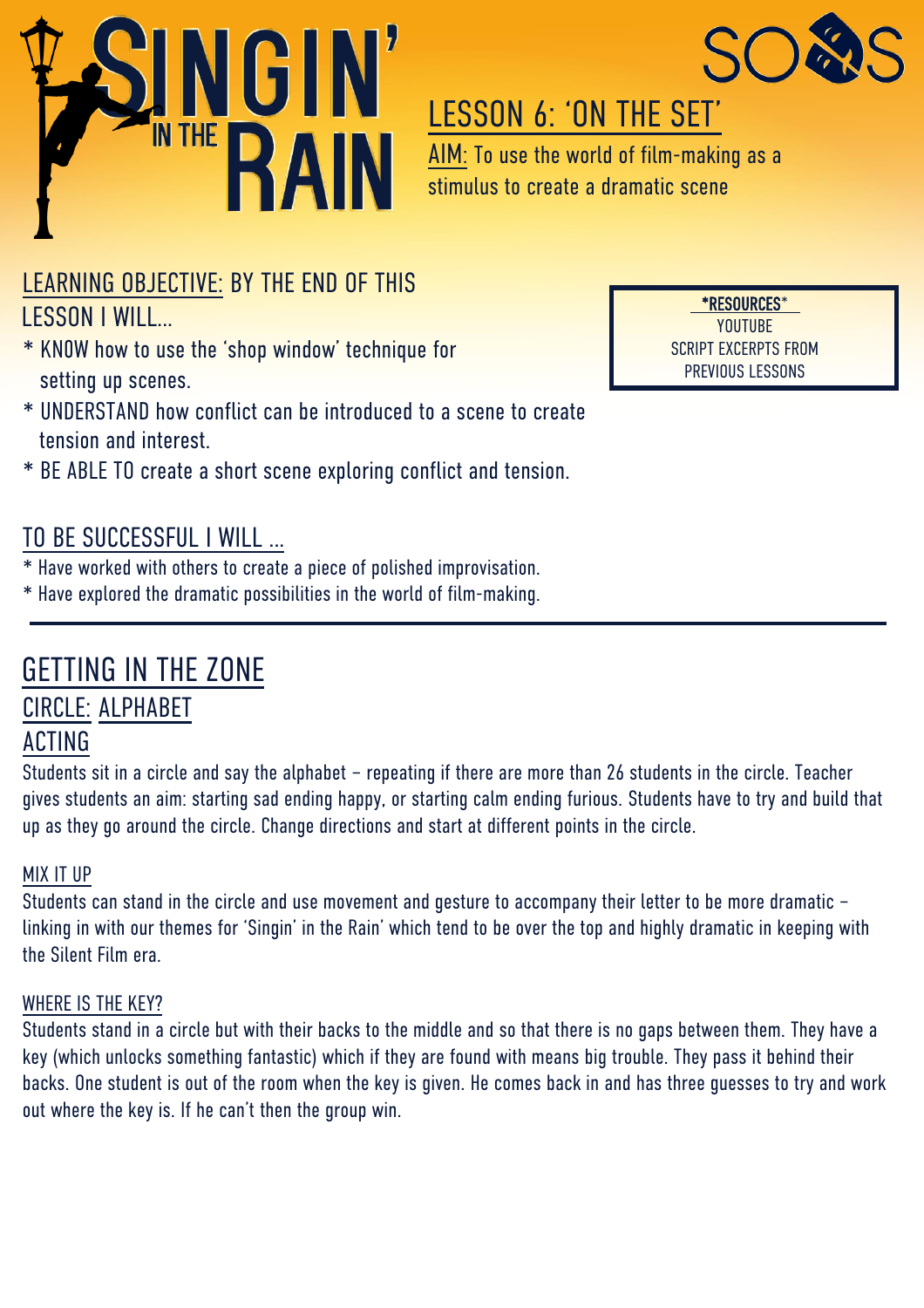



# LESSON 6: 'ON THE SET'

### TAKE IT TO THE SPACE

The above game can be developed in the following way.

#### WHERE IS THE KEY – moving.

Students stand in a space – one student leaves the room. Students remaining close their eyes and put their hands by their sides. Teacher sneaks the key into one student's hand. The other student comes back in. The students open their eyes and have to move around the space trying to keep the key moving so that they are not caught with it. The detective has three guesses to see who is carrying it.

#### LEVELS OF TENSION

As in this session the students will be trying to create tense situations it is good to revise or look at the 'States of Tension' as developed by Jacques Lecoq. It's fun to play around with and can give students insights into how to create tense situations. Students can explore each one in the space – working individually or in pairs. Teacher calls out each one and models an appropriate physical response.

1. JELLYFISH. There is no tension in the body at all. Exhausted, catatonic, complete relaxation, little-no movement.

2. CALIFORNIA SURFER DUDE. Hardly any tension. Laid back, chillaxed. Just enough tension to move slightly.

3. NEUTRAL. The state of tension before anything happens. No past, no future, in the present, aware. (Shoulders down and set back. Feet are hip width apart)

4. CURIOUS. Some tension in the body, maybe in the neck/shoulders. Looking at things. Sitting down. Standing up. Fidgety and indecisive. What's in the room?

5. SUSPICIOUS SPY. The tension is clear in the body, concentrated in the eyes. Wary, suspicious. Breathing may get faster. The crisis is about to happen. Are you being followed? Is someone watching you? Is that hiss a snake in the room?

6. OPERA. The tension has exploded out of the body. It is difficult to control. Passion, anger, fear, hilarity, despair every emotion is extreme. There is a frenzy of movement. Someone is chasing you. There is a snake in the shower.

7. BOMB. The body is solid tension. Rigid, petrified, unable to move. The snake is about to bite!!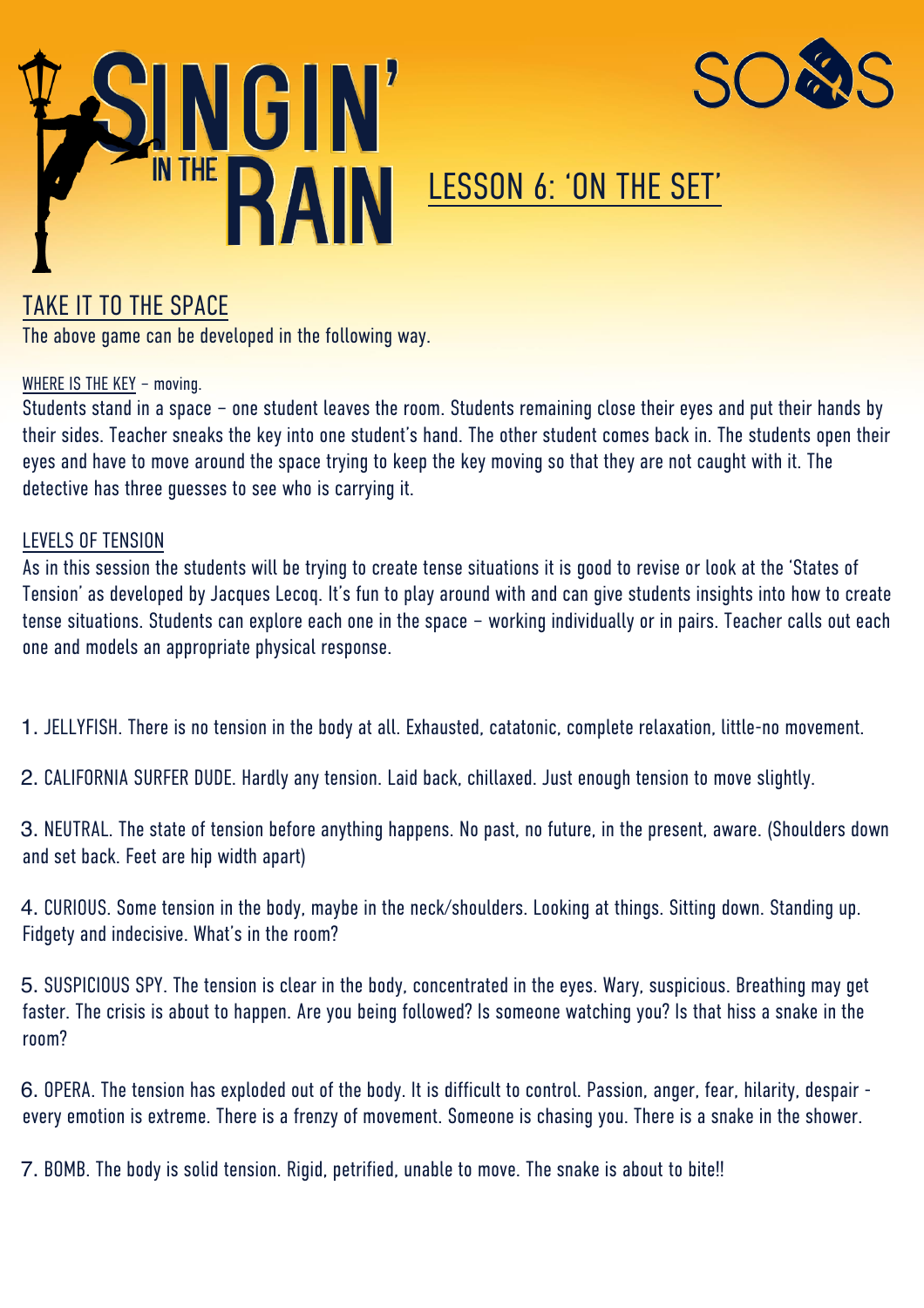



# LESSON 6: 'ON THE SET'

# THE MAIN EVENT:

#### Shop window

Students sit around the outside of the room. We are going to use the shop window technique to create a scene from a film studio. Students suggest ideas for what they would expect to find in a film studio whilst a film is being made: actors, directors, film equipment etc. Each person has to go into the space and hold a position showing that they are either a character in this scenario, or something non-human such as a camera or a boom or a piece of set. At the end the whole class should be in, all doing something different.

MIX IT UP – bring it life for 10 – 20 seconds.

Where are the possibilities for tension and conflict? (Actors falling out with directors; bits of the set breaking; cameras not working; actors forgetting what they had to do; stunts not working; producers wanting to stick their noses in and change bits).

#### A DAY IN THE LIFE OF 'SINGIN' IN THE RAIN'

By now the students should know the show or film fairly well. There are various stories about the filming of it that show that although onscreen it is all smiles and tap dances, behind the scenes it was very different:

- Debbie Reynolds was not a great dancer and Gene Kelly constantly bullied her because he didn't think she was doing a good enough job. Aged only 19 she at one point crawled under a grand piano and had a good cry. Only to be found by Fred Astaire – another Hollywood legend who took her under his wing and gave her some dance tuition to get her on track.
- In the iconic Singin' in the Rain song took three days to film. By the end Gene Kelly had a raging fever and could barely continue. Not that you would guess.
- The bit where they topple the sofas in 'Good Morning' took 40 takes and by the end of the last 14 hours shooting Debbie Reynolds feet were bleeding and she had to be carried to her dressing room. She later compared the experience to childbirth.
- Singin' in the Rain went \$600 000 over budget. At that time, a very serious amount of money.